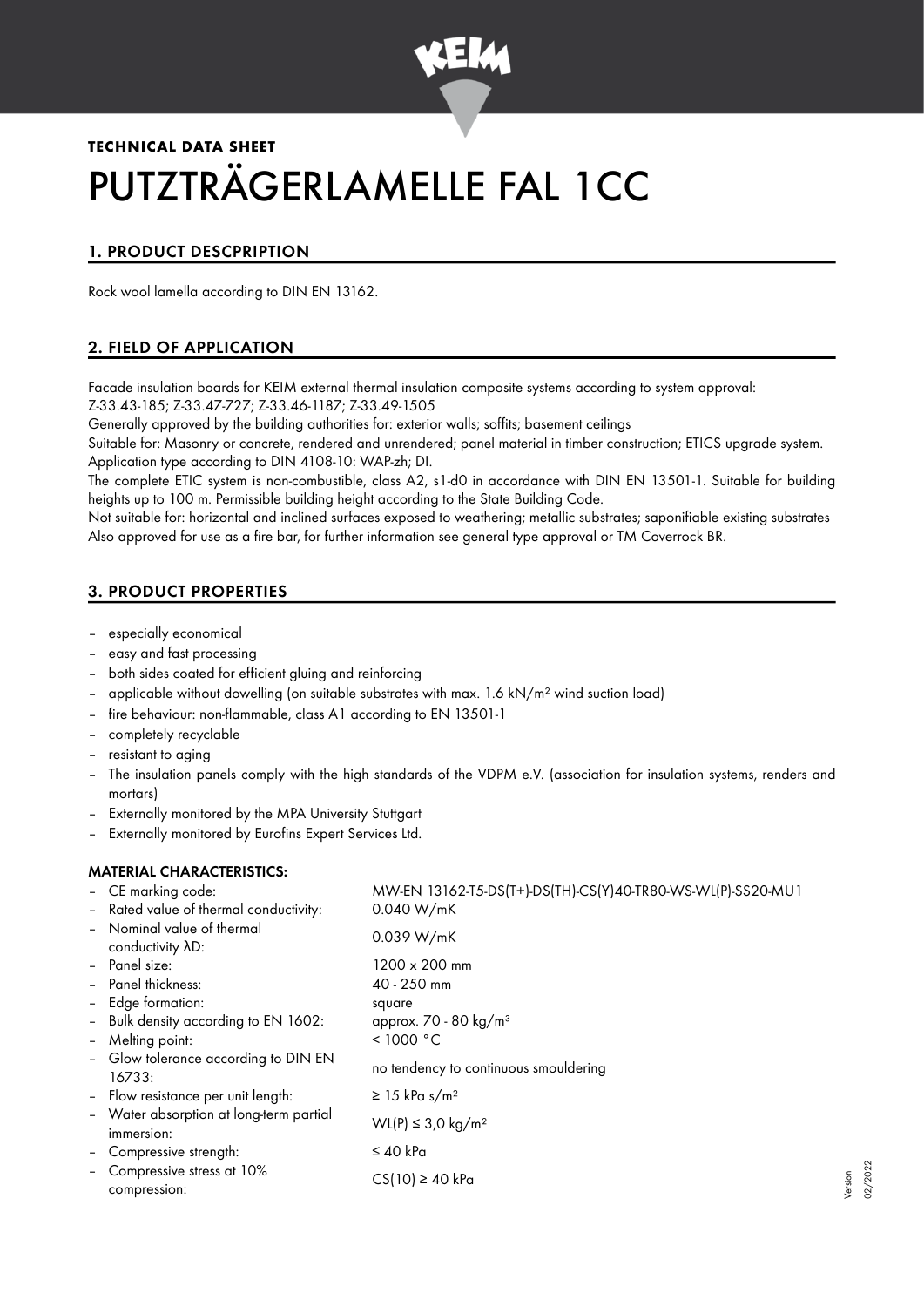| - Tensile strength perpendicular to the | $TR80 \geq 80$ kPa |
|-----------------------------------------|--------------------|
| panel plane:                            |                    |
| نمامسام عبيماء ك                        | وسيحصط يبيدا المن  |

– Colour shade: yellow-brown

## 4. APPLICATION INSTRUCTIONS

#### SUBSTRATE PREPARATION:

The substrate must be strong, dry, clean, sound and free from adhesion-reducing residues. The permanent compatibility of any existing coatings with the adhesive mortar must be examined by an expert. Unevenness of up to 1 cm/m may be bridged. Larger unevenness must be mechanically levelled or by applying a render in accordance with DIN EN 998-1. Strongly sanding or unevenly absorbent surfaces should be primed with Indulaqua primer. Observe the Technical Data Sheet of the primer with regard to execution and dilution. The insulation panel may also be used as a basement ceiling insulation panel: Rusty steel beams or damp areas must not be covered with insulation until the cause itself has been properly remedied.

#### APPLICATION:

Cut to size using an insulation knife or a suitable insulation saw.

#### GLUING:

The insulation panels are butted tightly and glued in a bond from bottom to top. Apply the appropriate adhesive mortar to the insulation panels using the bead-and-dot method or over the entire surface. Push the boards into place. At the edges of the building, the insulation panels are glued offset For full-surface gluing, apply the system-specific adhesive mortar to the insulation panels and, if necessary, to the substrate using a 10 mm toothed trowel. Immediately float the insulation panels into the fresh mortar bed with slight pressure. The adhesive mortar may also be applied partially to the substrate. In this case at least 50% of the substrate must be covered with adhesive beads. The adhesive beads must be at least 5 cm wide and at least 1 cm thick in the center and must not exceed the center distance of 10 cm. The rock wool insulation panel must be immediately floated into the fresh adhesive mortar to achieve full-surface bonding. Closing of unavoidable defects and joints up to 5 mm wide with Iso Top Thermfoam B1 is permissible. General instruction with regard to gluing: Do not apply adhesive to the panel joints. Do not create an insulation panel joint over a joint in the substrate underneath. The insulation panel may also be used on soffits: Bridging of expansion joints and two-layer installation on ceiling undersides is not permitted. The insulation panel may also be used as a basement ceiling insulation panel: Apply Pulverkleber-90 with a notched trowel ≥ 10 mm to the full surface of the insulation panel, alternatively to the substrate, using the comb-bed method, and then float it into the adhesive bed with slight pressure. For full-surface bonding, it is recommended to apply adhesive mortar to both the insulation panel and the substrate (floating-buttering method). The insulation panels must be applied tightly to the substrate, cavities are not permissible.

#### DOWELING:

Check the adhesion of the insulation panels after at least 3 days. Insulation panels that are not bonded or damaged must be replaced. Anchoring is carried out in glued and dowelled ETIC systems with generally approved ETICS fasteners according to DIN EN 1991-1-4/NA. The required fastener quantity depends on the building height and the respective wind zone in which the object is located. In only glued ETIC systems, constructive anchoring with suitable ETICS anchors is permissible. For further information, please refer to our ETICS Technical Guide, Chapter #8, ETICS Wind Suction Loads. The insulation panel may also be used on soffits: Anchoring is carried out through the mesh with generally approved ETICS fasteners according to DIN EN 1991-1-4/NA. The required dowel quantity depends on the building height and the respective wind zone in which the object is located. The insulation panel may also be used as a basement ceiling insulation panel: Without fire protection requirements: The insulation panels may only be glued to new substrates up to a maximum weight per unit area of 15 kg/m<sup>2</sup> (including any final coating). In the case of insufficiently load-bearing substrates (old substrates) or if the permissible weight per unit area is exceeded, dowelling is carried out using ETICS anchors approved by the general building authorities or by the European authorities. Minimum number of anchors: 2 anchors per insulation board cut. With fire protection requirements: If necessary, dowel with the basement ceiling insulation screw DDS-Z and the basement ceiling insulation washer DDT.

#### REINFORCEMENT:

After a sufficient setting time of the adhesive, apply the mixed, system-specific reinforcing mortar evenly to the insulation panels, preferably with a 10 mm toothed trowel. Embed the system-specific Glasfaser-Gittermatte (glass fibre mesh), overlap panels, preferably with a 10 mm toothed trowel. Embed the system-specific Glasfaser-Gittermatte (glass fibre mesh), overlap  $\frac{5}{3}$ <br>"Ine edges by 10 cm and fill wet-in-wet with system-specific reinforcing mortar. The sys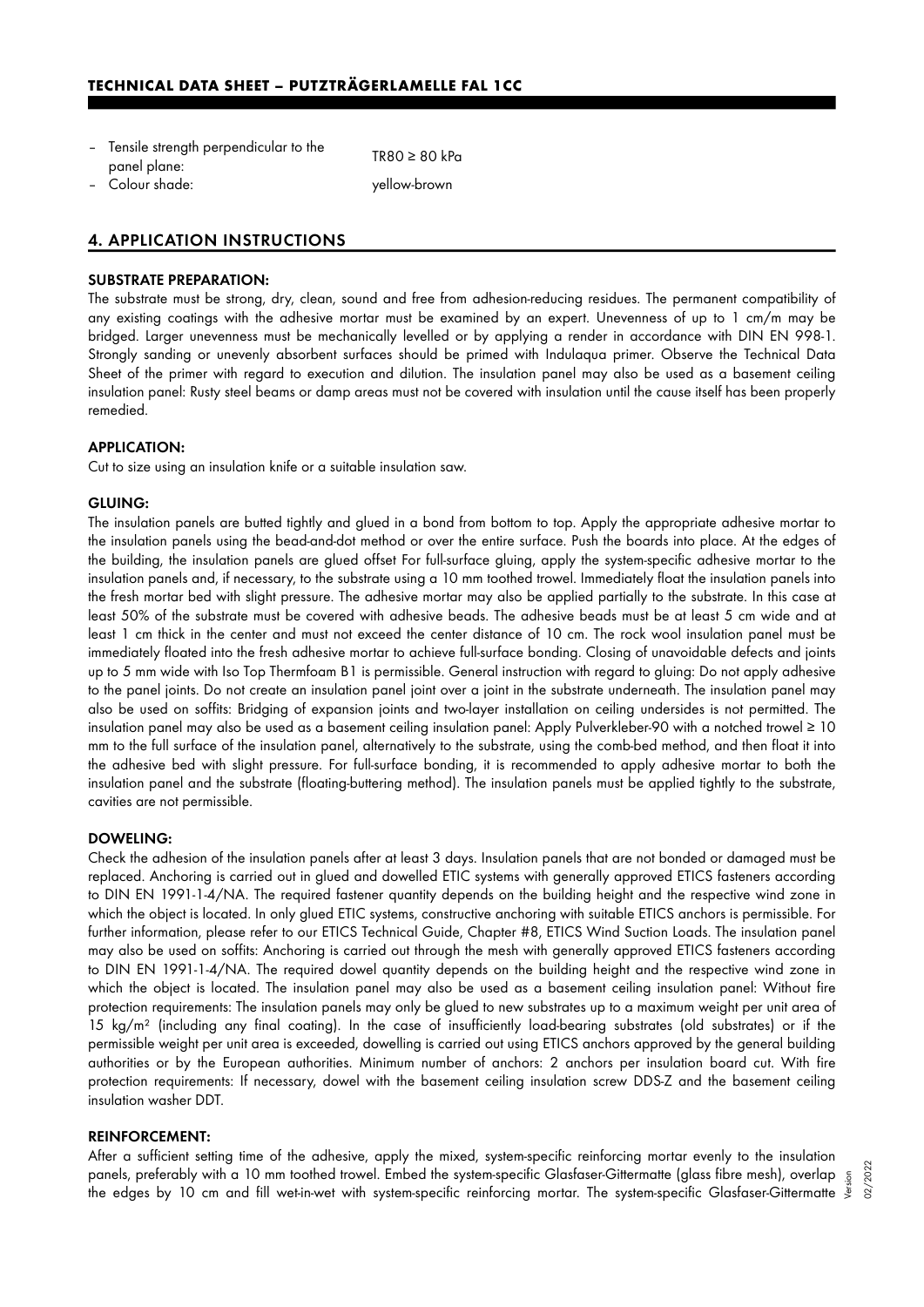should be embedded in the middle (layer thicknesses up to 6 mm) or in the upper third (layer thicknesses from 6 mm). Thickness of the reinforcement layer should be max. 3 - 15 mm. The insulation panel may also be used as a basement ceiling insulation panel: After a sufficient setting time of the adhesive, apply the mixed, system-specific reinforcing mortar evenly to the insulation panels, preferably with a 10 mm toothed trowel. Place the Glasfaser-Gittermatte (mesh), overlap edges by 10 cm and fill wet-in-wet with system-specific reinforcing mortar. The system-specific Glasfaser-Gittermatte (mesh) should be embedded in the middle. Layer thickness of the reinforcement approx. 5 mm.

Notes on the installation of field boundary joints for insulation board thicknesses < 200 mm:

The field sizes without expansion joints are 9 m x 9 m or 80 m<sup>2</sup> for thick-layer systems (underlay + finishing coat = total plaster thickness 10 mm). The field sizes without expansion joints are 50 m x 25 m for thin-layer systems (undercoat + finishing coat = total plaster thickness s 10 mm).

| Panel size<br>[mm] | <b>Panel thickness</b><br>[mm] | Rated value thermal conductivity<br>[W/mK] | $m2$ per<br>pallet |
|--------------------|--------------------------------|--------------------------------------------|--------------------|
| 1200 x 200         | 40                             | 0,040                                      | 28.80              |
| 1200 x 200         | 50                             | 0,040                                      | 23.04              |
| 1200 x 200         | 60                             | 0,040                                      | 19.20              |
| 1200 x 200         | 80                             | 0,040                                      | 14.40              |
| 1200 x 200         | 100                            | 0,040                                      | 11.52              |
| 1200 x 200         | 120                            | 0,040                                      | 9.60               |
| 1200 x 200         | 140                            | 0,040                                      | 7.68               |
| 1200 x 200         | 160                            | 0,040                                      | 5.76               |
| 1200 x 200         | 180                            | 0,040                                      | 5.76               |
| 1200 x 200         | 200                            | 0,040                                      | 5.76               |

## 5. PACKAGING / TECHNICAL DATA

# 6. STORAGE

| max. storage time       | Storage conditions                |
|-------------------------|-----------------------------------|
| no maximum storage time | drv<br>protect against weathering |

#### STORAGE INFORMATION:

Please note max. stacking height of 2 m. Transport packaging is not sufficient weather protection.

## 7. DISPOSAL

EC WASTE CODE: Waste code: 17 06 04

## 8. SAFETY INSTRUCTIONS

Safety instructions UZ 140: Wear protective gloves / protective clothes / eye protection/ face protection. In case of contact with eyes: Rinse cautiously with water for several minutes. Remove any contact lenses if possible. Continue to rinse. Get immediate medical advice/attention. / Keep children away from fresh render. / Always comply with work safety instructions.

Version